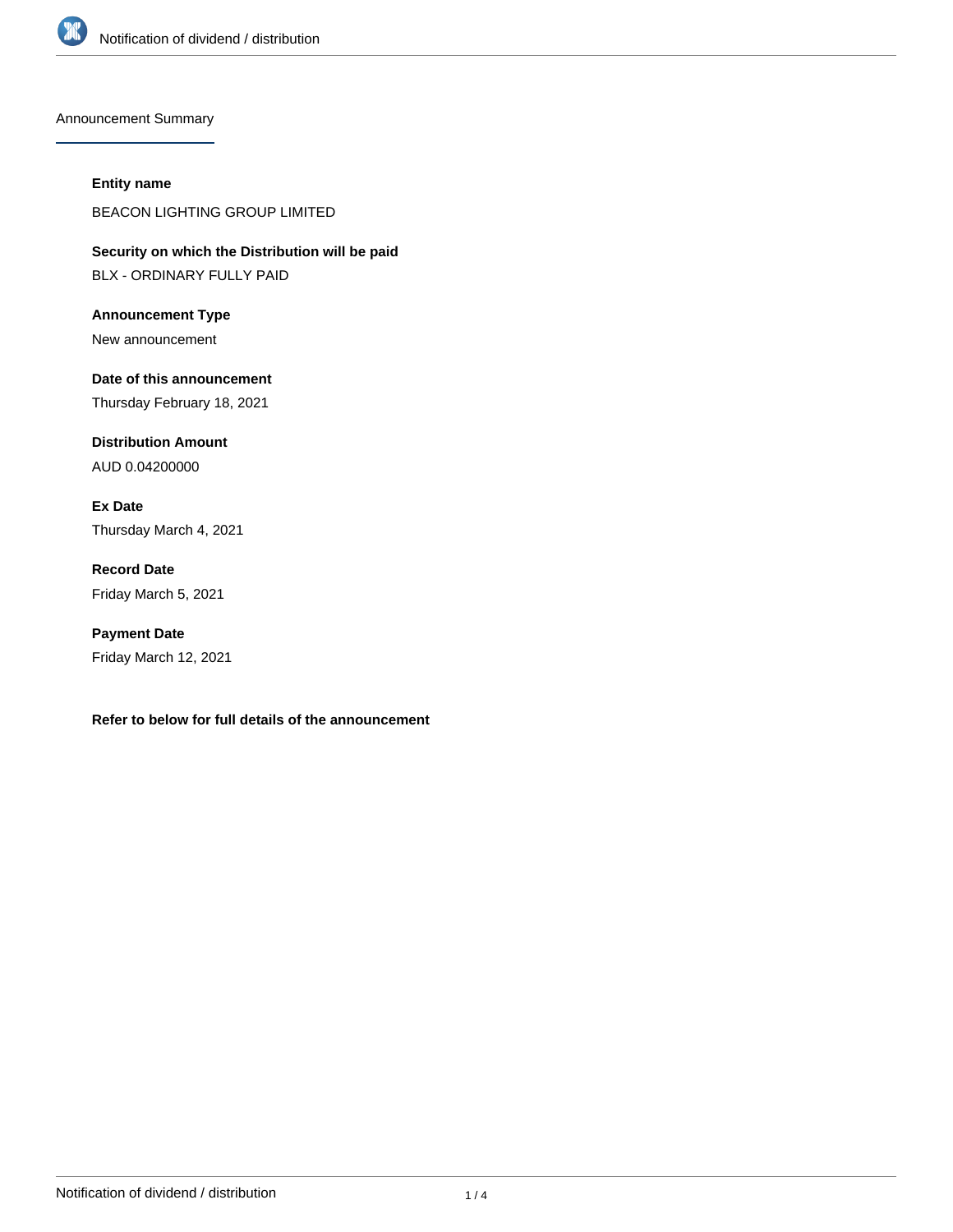

Announcement Details

Part 1 - Entity and announcement details

**1.1 Name of +Entity**

BEACON LIGHTING GROUP LIMITED

**1.2 Registered Number Type ACN** 

**Registration Number**

164122785

**1.3 ASX issuer code** BLX

**1.4 The announcement is** New announcement

**1.5 Date of this announcement**

Thursday February 18, 2021

**1.6 ASX +Security Code** BLX

**ASX +Security Description** ORDINARY FULLY PAID

Part 2A - All dividends/distributions basic details

**2A.1 Type of dividend/distribution ⊘** Ordinary

**2A.2 The Dividend/distribution:** relates to a period of six months

**2A.3 The dividend/distribution relates to the financial reporting or payment period ending ended/ending (date)** Sunday December 27, 2020

**2A.4 +Record Date** Friday March 5, 2021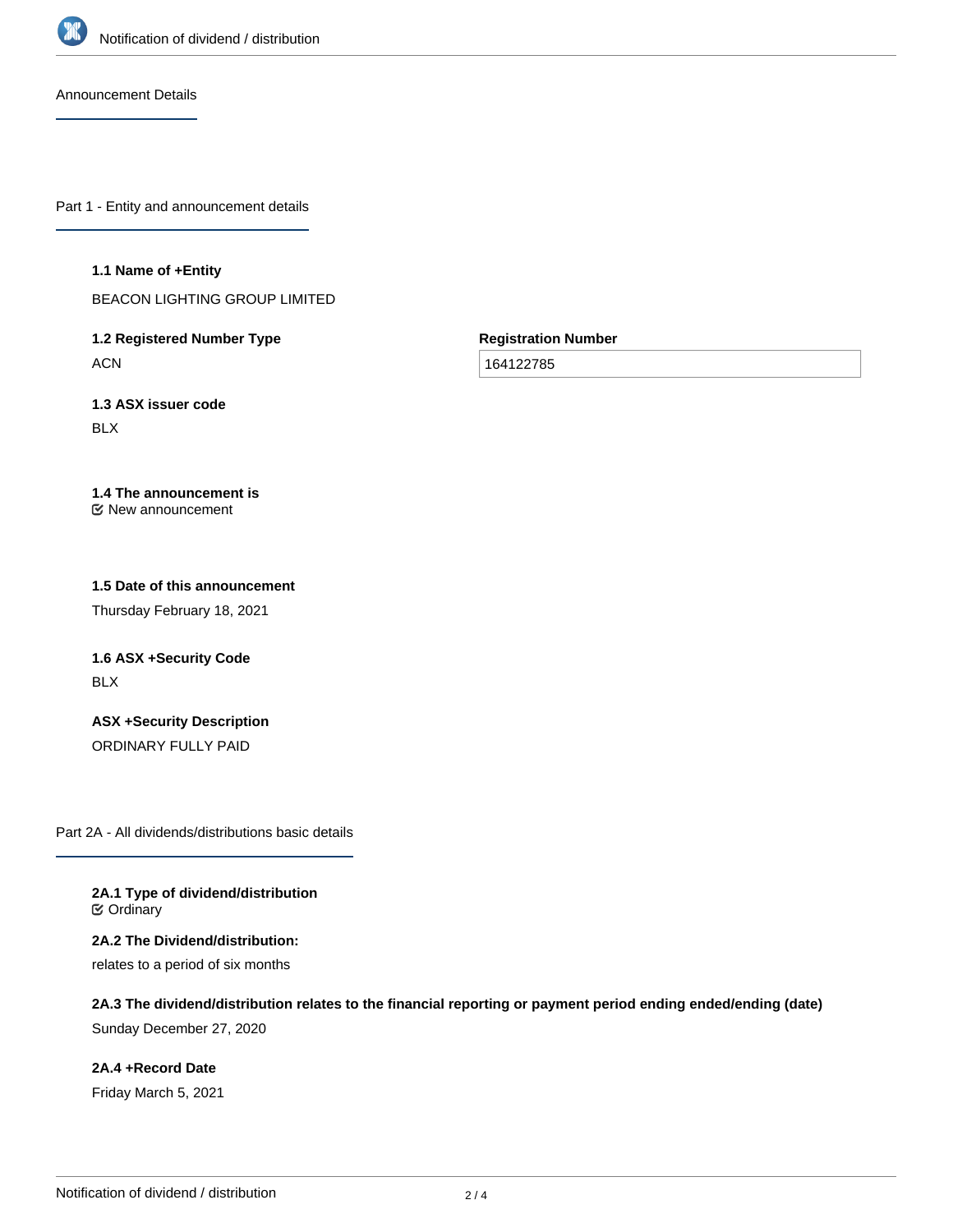

## **2A.5 Ex Date**

Thursday March 4, 2021

## **2A.6 Payment Date**

Friday March 12, 2021

**2A.7 Are any of the below approvals required for the dividend/distribution before business day 0 of the timetable?**

- **•** Security holder approval
- **Court approval**
- **Lodgement of court order with +ASIC**
- **ACCC approval**
- **FIRB approval**
- **Another approval/condition external to the entity required before business day 0 of the timetable for the dividend/distribution.**

No

**2A.8 Currency in which the dividend/distribution is made ("primary currency")**

AUD - Australian Dollar

**2A.9 Total dividend/distribution payment amount per +security (in primary currency) for all dividends/distributions notified in this form**

AUD 0.04200000

**2A.10 Does the entity have arrangements relating to the currency in which the dividend/distribution is paid to securityholders that it wishes to disclose to the market?** No

**2A.11 Does the entity have a securities plan for dividends/distributions on this +security?** We do not have a securities plan for dividends/distributions on this security

**2A.12 Does the +entity have tax component information apart from franking?** No

Part 3A - Ordinary dividend/distribution

| 3A.1 Is the ordinary dividend/distribution estimated at<br>this time?<br>C⁄No | 3A.1a Ordinary dividend/distribution estimated amount<br>per +security<br>AUD |
|-------------------------------------------------------------------------------|-------------------------------------------------------------------------------|
| 3A.1b Ordinary Dividend/distribution amount per<br>security                   |                                                                               |
| AUD 0.04200000                                                                |                                                                               |
| 3A.2 Is the ordinary dividend/distribution franked?<br>$\alpha$ Yes           | 3A.2a Is the ordinary dividend/distribution fully franked?<br>$\alpha$ Yes    |